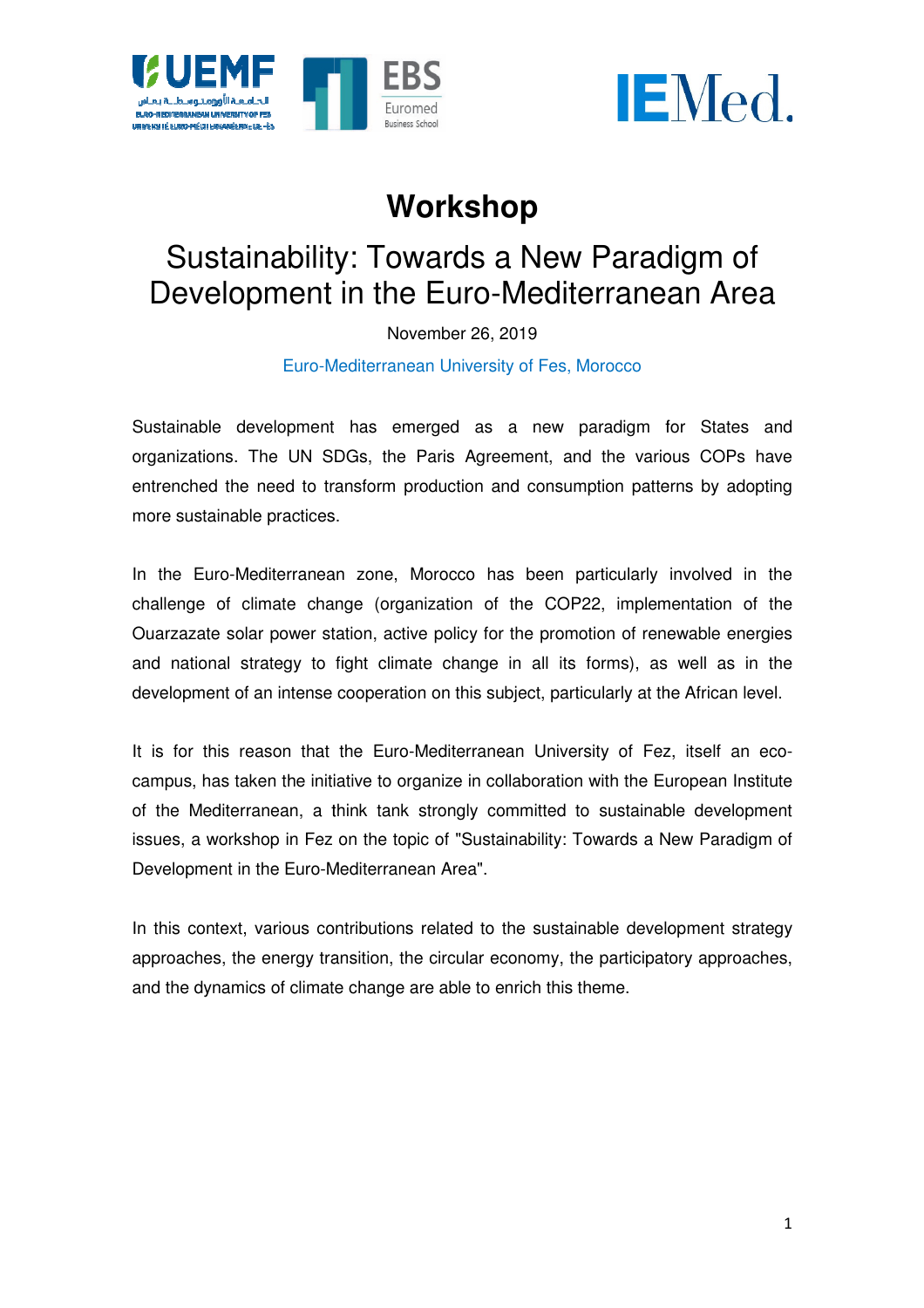



# **PROGRAMME**

#### $09.00 - 09.30$ **Welcome and check-in**

# **09.30 – 10.00 Introductory Remarks**

**Mostafa Bousmina,**  President, Euro-Mediterranean University of Fes, Morocco

Fes, Morocco<br>**Josep Ferré,** Acting General Director, European Institute of the Mediterranean Mediterranean (IEMed), Spain , Euro-Mediterranean<br>Director, European Ins<br>ral Secretary, Minis<br>Pirector, Environment<br>anean<br>**ate Change**<br>Mediterranean Univer

**Mohamed Benyahia,** General Secretary, Ministry of the Environnement, M Morocco

**Almotaz Abadi Abadi,** Managing Director, Environment and Water Division Division, Union for the Mediterranean

### **10.00 – 10.30 General Overview of the Climate Ch Change**

**Othmane Benmoussa,**  Euro-Mediterranean University of Fes, **Morocco** 

**Kasia Marini,**  MedECC, France

#### **10:30 – 11:45 the Euro Euro-Mediterranean Region**  1<sup>st</sup> Session : Sustainable Development Strategy Approach in

What are the essential principles that must be addressed by sustainable development strategies in the Mediterranean? What should their priorities be in the Region? How to ensure civil society participation in the development and implementation processes? How to ensure that the strategies developed are followed? What lessons can we draw from the Moroccan case?

### **Moderator :**

**Almotaz Abadi Abadi,** Union for the Mediterranean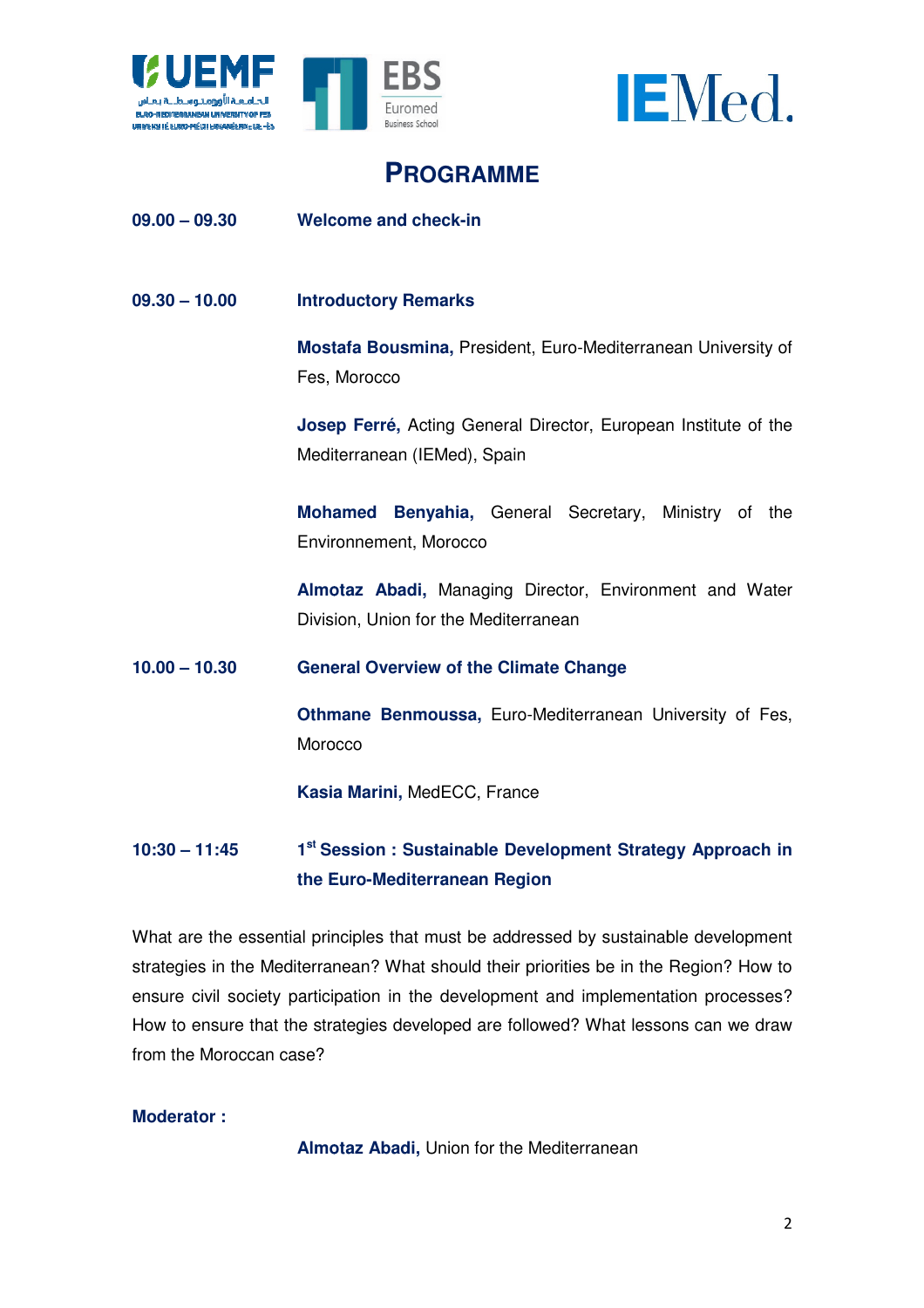



**Speakers :**

**Elen Lemaitre Lemaitre-Curri**, Plan Bleu, France

**Said Mouline** , Moroccan Agency for Energy Efficiency Efficiency, Morocco

Hind Majdoubi, Research Center for Environment, Human Security, and Governance, Ibn Tofail University, Morocco ,

**Abdellah Srour** , General Fisheries Commission for the Mediter Mediterranean, FAO, Italy

#### **11.45 – 13.00 Mediterranean Region Session : Challenge of the Energy Transition in the Euro-**

How to address the technological, economic and territorial challenges involved in the energy transition in the Euro-Mediterranean context? What are the specificities of the energy transition in the Mediterranean? What are the investment priorities and financing policies in the North and South of the Mediterranean? What partnership opportunities for better cooperation between different actors across the R are the model initiatives in the Region? Mediterranean context? What are the specificities of the<br>diterranean? What are the investment priorities and<br>th and South of the Mediterranean? What partnership<br>ration between different actors across the Region? What

## **Moderator :**

**Houda Allal,**  Directrice, Mediterranean Observatory of Energy (OME) (OME), Tunisia

# **Speakers :**

**Ali Zerouali Zerouali,** MASEN, Morocco

**Rachid Drissi** , Federation of Energy, Morocco

**Maged K. Mahmoud,**  Regional Centre for Renewable Energy and Energy Efficiency Efficiency (RCREEE), Egypt

**Emmanuel**  Association (EMEA) (EMEA), Spain Bargasse, Euro-Mediterranean Economists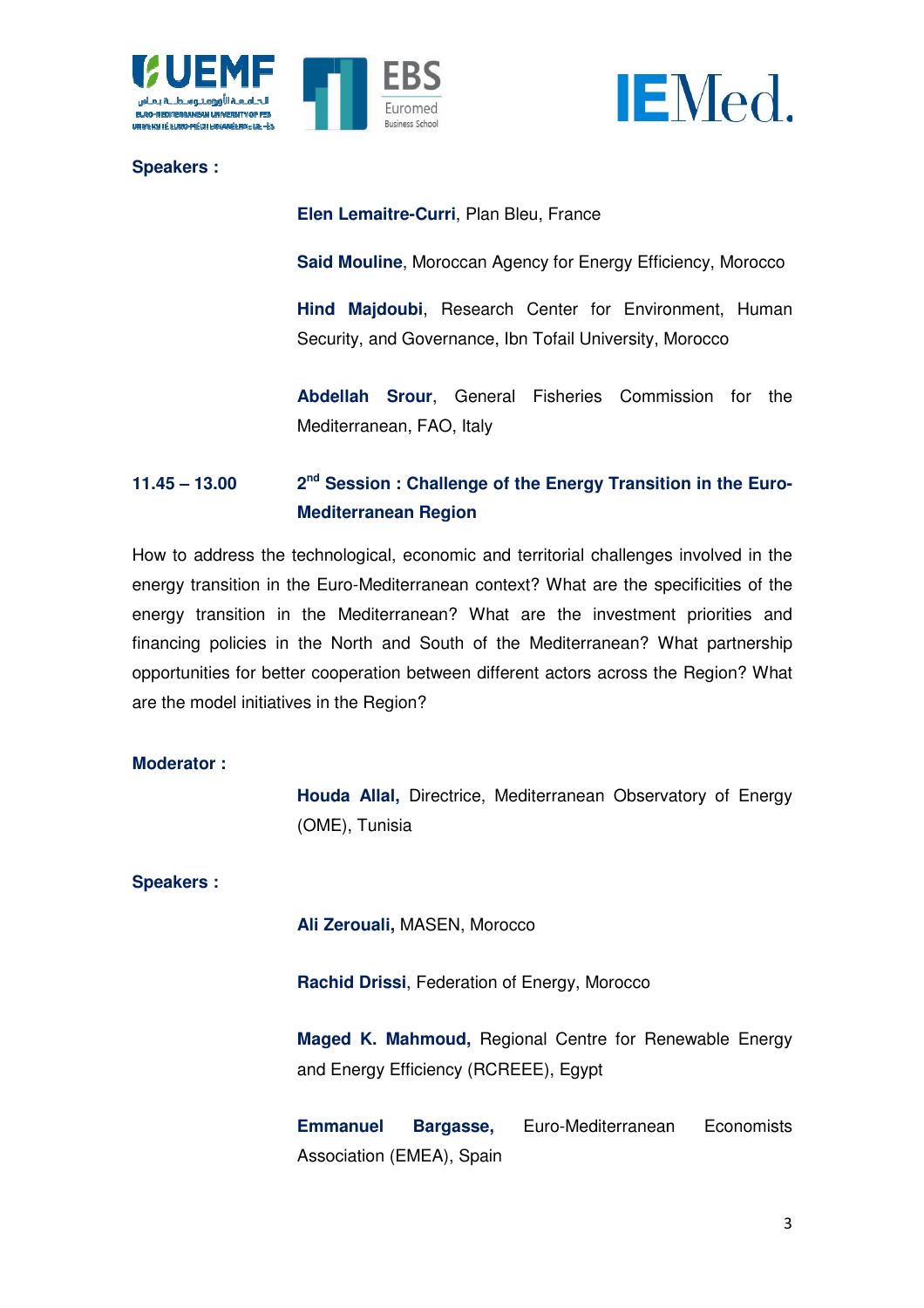





**Sebastien Vaudreuil** , Euro-Mediterranean University of Fes, Morocco

 $13.00 - 14.15$ **Networking Lunch** 

#### **14.15 – 15.30**  $3<sup>rd</sup>$  Session : Territorial Issues of the Circular Economy

What opportunities and obstacles to the development of the circular economy in the Euro-Mediterranean Region? How to draw on ancestral practices in resource Mediterranean management? How can the education system promote the emergence of a circularity culture? What local and regional institutions to govern the circular economy? Mediterranean Univers<br> **es of the Circular Ecol**<br>
ent of the circular eco<br>
ancestral practices<br>
note the emergence of<br>
orn the circular economy<br>
onal Activity Centre for<br>
(SCP/RAC), Spain<br>
nvironnement, Morocco

### **Moderator :**

**Enrique de Villamore, Regional Activity Centre for Sustainable** Consumption and Production Production (SCP/RAC), Spain

**Speakers :** 

**Jean Jean-Pascal Darriet,** Suez Environnement, Morocco

**Ahmed Hamidi,**  Ecomed, Morocco

**Cam élia Kerkour, Omar Benjelloun, and Hafsa a El Bekri,** Euro-Mediterranean University of Fes, Morocco

#### $15.30 - 16.45$ **Goals (SDGs) in the Local Development Models Session : Appropriation of Sustainable Development**

How to deploy these SDGs into concrete and measurable actions in the Euro Euro-Mediterranean area? How do the SDGs challenge the development models of Mediterranean countries? How can the education system better contribute to the uptake of the SDGs by the rising generations?

## **Moderator :**

Hajar Khamlichi, Mediterranean Youth Climate Network, France